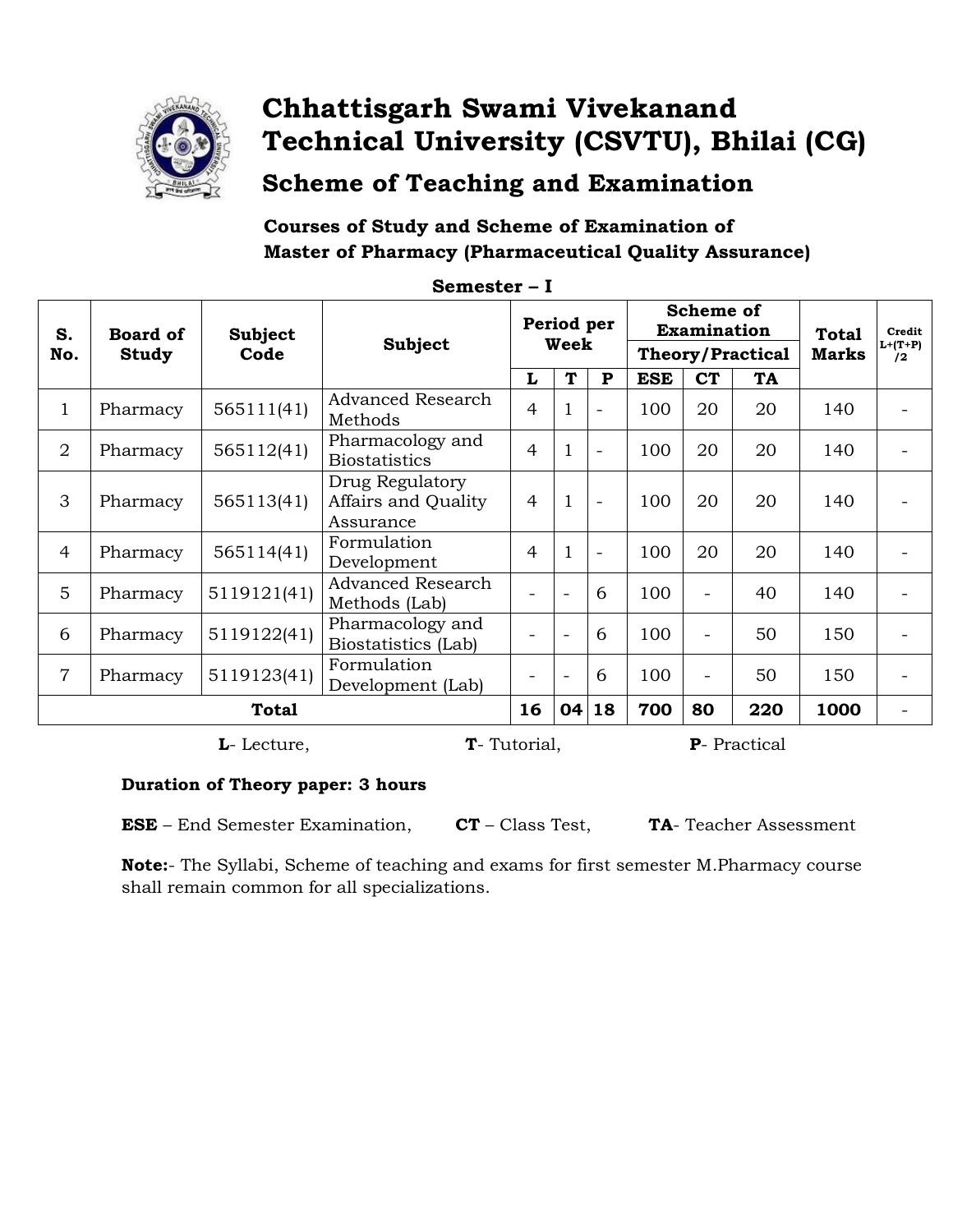

### Chhattisgarh Swami Vivekanand Technical University (CSVTU), Bhilai (CG) **Scheme of Teaching and Examination**

Courses of Study and Scheme of Examination of **Master of Pharmacy (Pharmaceutical Quality Assurance)** 

| S.<br>No.      | <b>Board of</b><br>Study | <b>Subject</b><br>Code | Subject                                                     | Period per<br>Week |   | Scheme of<br>Examination<br><b>Theory/Practical</b> |            |                          | <b>Total</b><br><b>Marks</b> | Credit<br>$L+(T+P)/2$ |  |
|----------------|--------------------------|------------------------|-------------------------------------------------------------|--------------------|---|-----------------------------------------------------|------------|--------------------------|------------------------------|-----------------------|--|
|                |                          |                        |                                                             |                    | T | $\mathbf{P}$                                        | <b>ESE</b> | <b>CT</b>                | <b>TA</b>                    |                       |  |
| $\mathbf{1}$   | Pharmacy                 |                        | 5119211(041) Pharmaceutical Quality<br>Assurance -I         | $\overline{4}$     | 1 |                                                     | 100        | 20                       | 20                           | 140                   |  |
| 2              | Pharmacy                 |                        | 5119212(041) Pharmaceutical Quality<br>Assurance -II        | $\overline{4}$     | 1 |                                                     | 100        | 20                       | 20                           | 140                   |  |
| 3              | Pharmacy                 |                        | 5119213(041) Pharmaceutical Quality<br>Assurance -III       | $\overline{4}$     | 1 |                                                     | 100        | 20                       | 20                           | 140                   |  |
| $\overline{4}$ | Pharmacy                 | 5119214(041)           | Pharmaceutical Quality<br>Assurance-IV                      | $\overline{4}$     | 1 |                                                     | 100        | 20                       | 20                           | 140                   |  |
| $\overline{5}$ | Pharmacy                 |                        | 5119221(041) Pharmaceutical Quality<br>Assurance - I(Lab)   |                    |   | 6                                                   | 100        | $\overline{\phantom{0}}$ | 50                           | 150                   |  |
| 6              | Pharmacy                 |                        | 5119222(041) Pharmaceutical Quality<br>Assurance -II (Lab)  |                    |   | 6                                                   | 100        |                          | 50                           | 150                   |  |
| $\overline{7}$ | Pharmacy                 |                        | 5119223(041) Pharmaceutical Quality<br>Assurance –III (Lab) |                    |   | 6                                                   | 100        |                          | 40                           | 140                   |  |
|                | <b>Total</b>             |                        |                                                             |                    |   | 18                                                  | 700        | 80                       | 220                          | 1000                  |  |

Semester - II

L-Lecture,

**T**-Tutorial,

P- Practical

#### **Duration of Theory Paper 3 Hours**

**ESE** – End Semester Examination,

 $\mathbf{CT}-\text{Class Test},$ 

TA-Teacher Assessment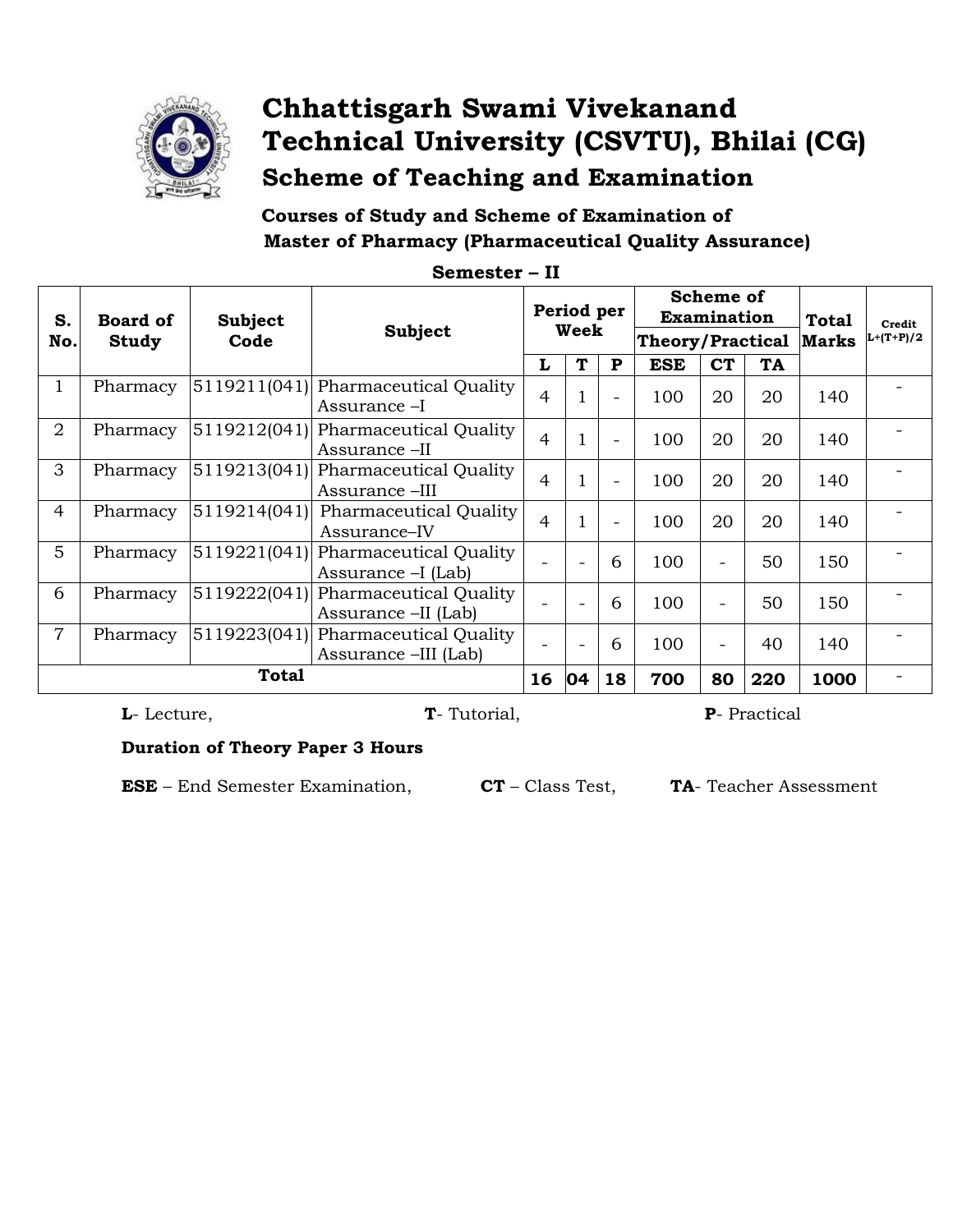

## Chhattisgarh Swami Vivekanand Technical University (CSVTU), Bhilai (CG)

**Scheme of Teaching and Examination** 

Courses of Study and Scheme of Examination of **Master of Pharmacy (Pharmaceutical Quality Assurance)** 

| S.<br>No                          | <b>Board of</b><br><b>Study</b> | <b>Subject</b><br>Code | <b>Subject</b>                                                | Period per<br>Week       |    |    | <b>Scheme of</b><br><b>Examination</b><br><b>Theory/Practical</b> |           |     | Total<br><b>Marks</b> | Credit<br>$L+(T+P)/$<br>2 |
|-----------------------------------|---------------------------------|------------------------|---------------------------------------------------------------|--------------------------|----|----|-------------------------------------------------------------------|-----------|-----|-----------------------|---------------------------|
|                                   |                                 |                        |                                                               |                          |    | P  | <b>ESE</b>                                                        | <b>CT</b> | TA  |                       |                           |
|                                   | Pharmacy                        | 5119321<br>(041)       | Minor Dissertation<br>(Synopsis Submission<br>Seminar & Viva) |                          | З  | 36 | 300                                                               | ۰.        | 100 | 400                   |                           |
| <b>Total</b>                      |                                 |                        |                                                               | $\overline{\phantom{0}}$ | 03 | 36 | 300                                                               |           | 100 | 400                   |                           |
| $T$ – Tutorial,<br>$L$ – Lecture, |                                 |                        |                                                               |                          |    |    | $P$ – Practical,                                                  |           |     |                       |                           |

Semester - III

**ESE** - End Semester Examination, CT - Class Test, TA- Teacher Assessment